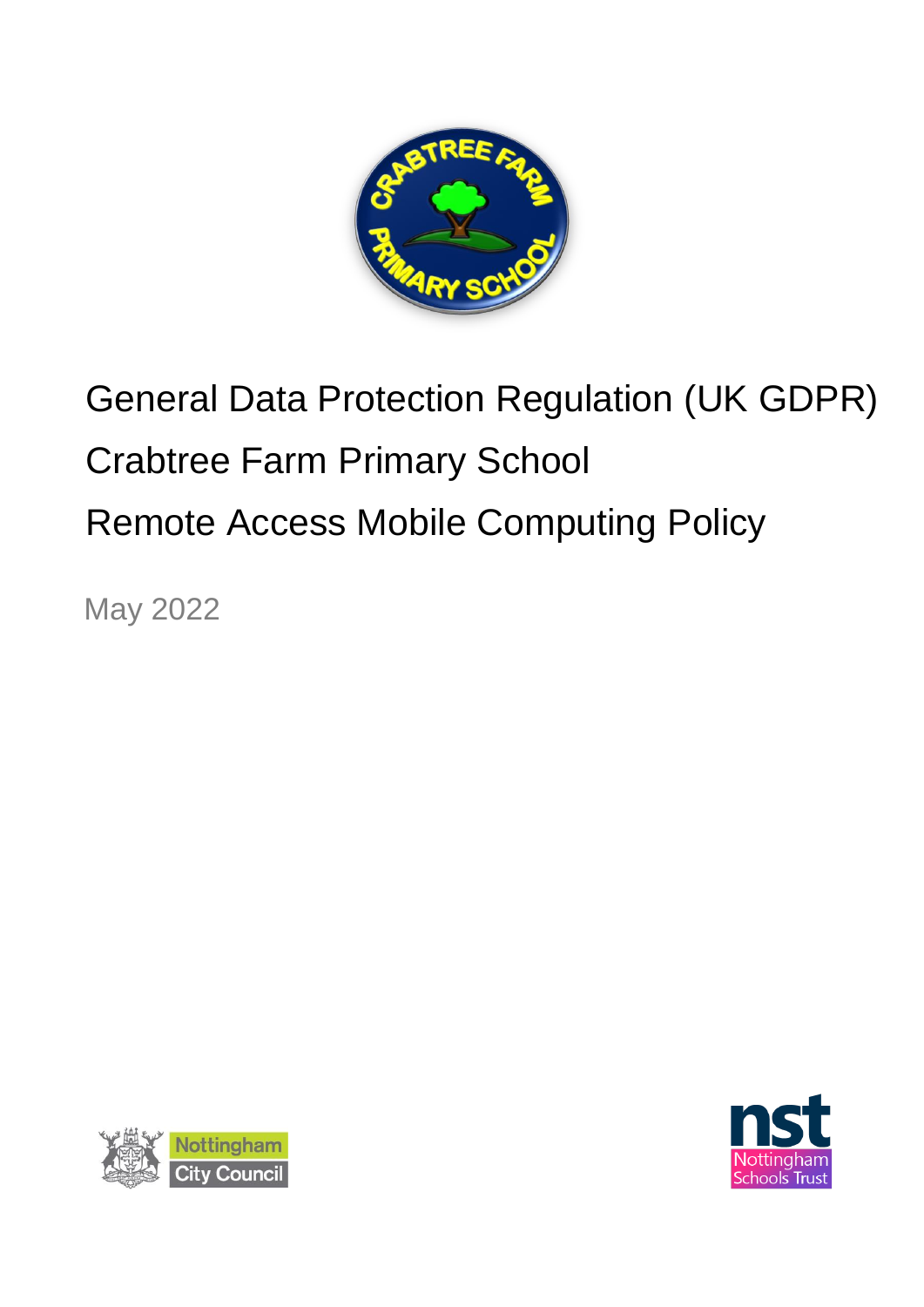# Remote Access Mobile Computing Policy

## **Contents**

- 1. Introduction
- 2. Purpose
- 3. Scope
- 4. Policy
- 5. Policy compliance measurement
- 6. Exceptions
- 7. Non-compliance
- 8. Related policies and processes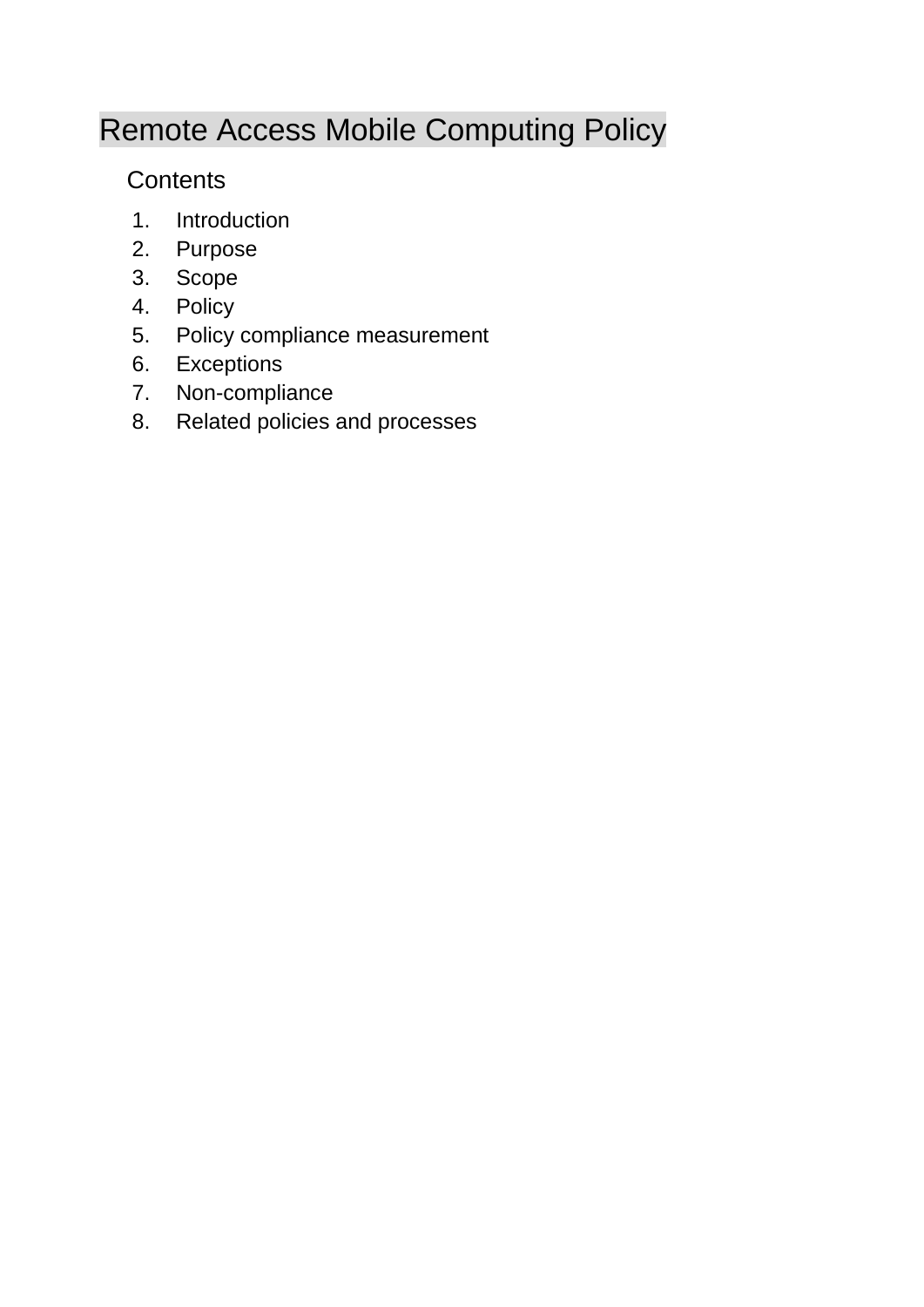

Remote Access Mobile Computing Policy

### **Remote Access Mobile Computing Policy**

#### **1. Introduction**

Crabtree Farm Primary School recognises that advances in technology around computers, tablets, mobile phones, etc. mean that these devices are becoming everyday business tools. Because the devices are highly portable and can be used anywhere, they are vulnerable to loss or theft and their unsecured operating systems means they may be hacked or used to distribute malicious software. As mobile computing becomes more common, the school needs to address the security issues it raises in order to protect its information resources.

#### **2. Purpose**

The purpose of this policy is to establish an approved method for controlling mobile computing and storage devices which contain or access the school's information resources.

#### **3. Scope**

All those who use mobile computing and storage devices on the school network are covered by this policy. This includes employees, pupils, consultants, contractors, visitors, etc.

#### **4. Policy**

#### *General Policy*

It is the school's policy that mobile computing and storage devices accessing school information resources must be approved before connecting to the school's information systems. This applies to all devices connecting to the school network regardless of ownership.

Mobile computing and storage devices include, but are not limited to: laptop / tablet computers, mobile phones, plug-ins, Universal Serial Bus (USB) port devices, Compact Discs (CDs), Digital Versatile Discs (DVDs), memory sticks/flash drives, modems, handheld wireless devices, wireless networking cards and any other existing or future mobile computing or storage device, either personally owned or school owned, that may connect to or access the information systems at the school. An assessment for each new device/media type will be conducted and documented prior to its use or connection to the network at the school unless the device/media type has already been approved. The school will maintain a list of approved mobile computing and storage devices.

Mobile computing and storage devices are easily lost or stolen, presenting a high risk for unauthorised access and introduction of malicious software to the school network. These risks must be mitigated to acceptable levels before connection to the school network will be allowed.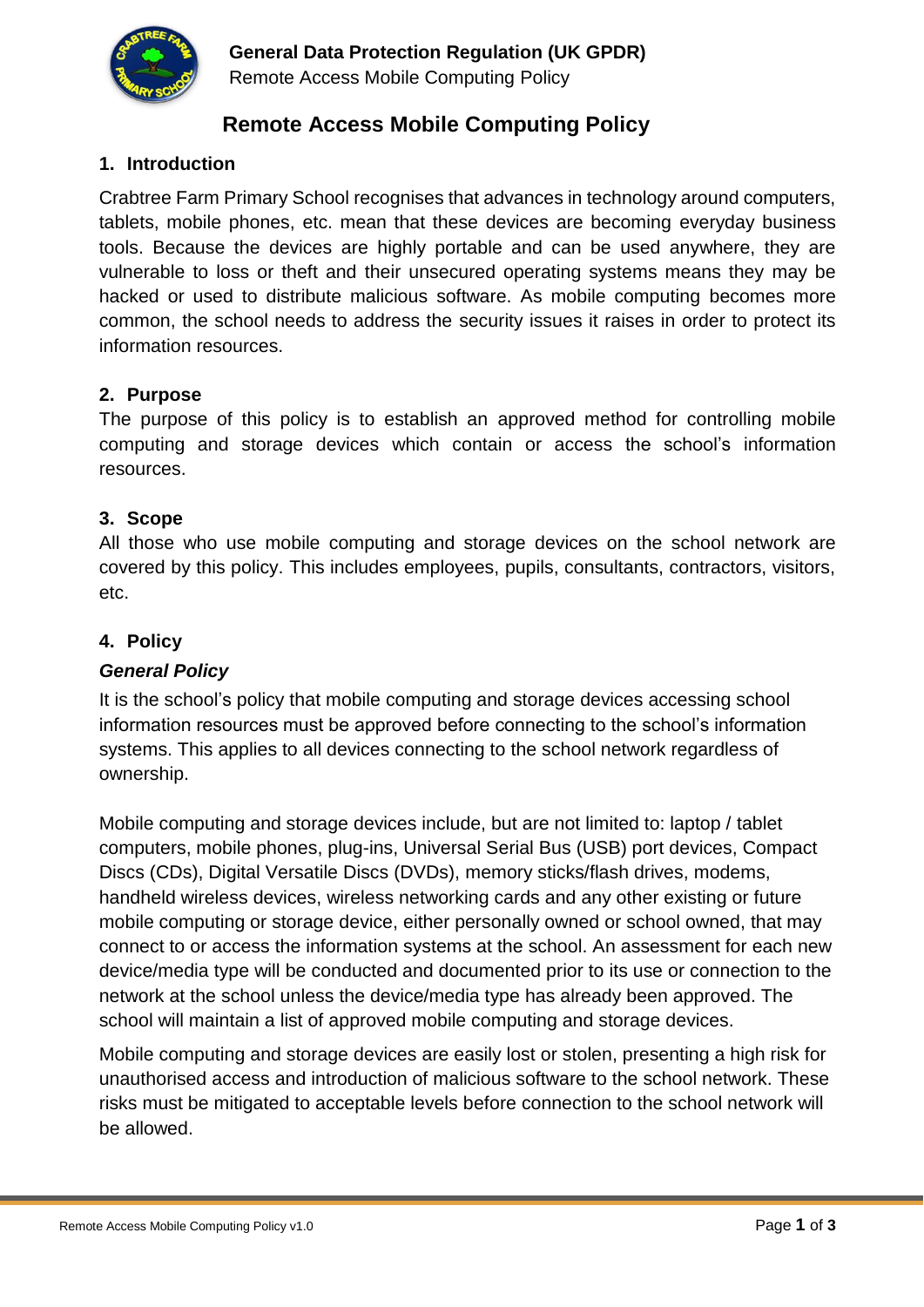

Portable computing devices and portable electronic storage media containing confidential, personal or sensitive school information must wherever possible use encryption or other strong measures to protect the data while it is being stored.

Unless written approval has been obtained from the Data Protection Officer (DPO) and the Head Teacher, databases, spreadsheets or tables of data in other applications or parts thereof, which sit on the network at the school, shall not be downloaded to a mobile computing or storage device.

#### *Procedures*

To report lost or stolen mobile computing and storage devices, staff should notify the school DPO. Staff members must notify the DPO or Head Teacher directly in person, on the school phone number (0115 9155737) or by email on DPO@crabtreefarm.nottingham.sch.uk of any potential data incidents as soon as the incident occurs and in any event within 24 consecutive hours after the occurrence. **It is important you receive acknowledgement of your email within 24 hours from one of the above email accounts.**

The DPO and Head Teacher shall approve all new mobile computing and storage devices that may connect to information systems at the school.

Before a non-school owned device can access the school network it must first be assessed and passed as compliant by the school's IT Support Team or such personnel working on the school's behalf.

#### *Roles & Responsibilities*

Users of mobile computing and storage devices must protect such devices from loss of equipment and disclosure of private information belonging to or maintained by the school. Before connecting a mobile computing or storage device to the network at school, users must ensure it is on the list of approved devices issued by the school's approver.

The DPO must be notified immediately upon detection of a security incident, especially where a mobile device may have been lost or stolen.

Overall the school's Governing Body is responsible for the mobile device policy at the school. On a day to day basis the school's Head Teacher is responsible for the operation of the policy and they shall authorise appropriate risk analysis work to document safeguards for each media type to be used on the network or on equipment owned by the school.

They are also responsible for developing procedures for implementing this policy. The school will hold a list of approved mobile computing and storage devices.